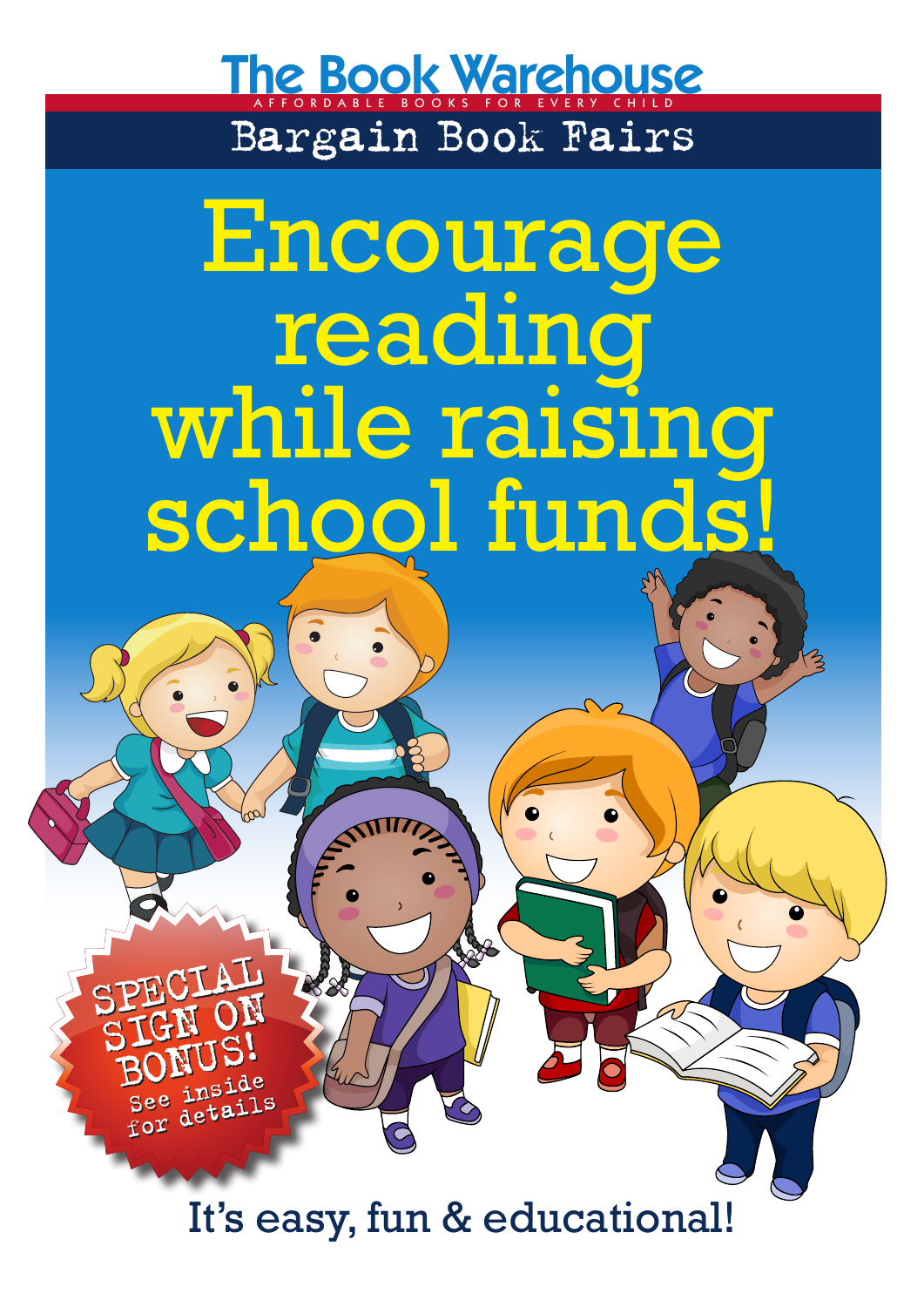### Easy to run, hassle free and profitable 'The Book Warehouse Book Fair'

The Book Warehouse Bargain Book Fairs

 The Book Warehouse has been providing book

 $\bigcirc$ 

 $\bigcirc$ 

fairs to schools in Queensland for over ten years. We do not advertise. Our business has grown through word of mouth – not telemarketers. Last year we helped schools run over one hundred book fairs and the overwhelming response from the parents, teachers and children was fantastic.

In fact FANTASTIC was a word we keep hearing. Feedback from the teachers and the parents kept referring to the fantastic range, the fantastic prices and the fantastic service. Of course we don't expect you to believe our biased rantings here. There are a number of librarians we can put you in contact with who would be more than happy

to give you an honest appraisal of their book fair experience.

The huge constantly changing range of books we supply are from publishing houses both local and overseas. We are able to source the best quality books at the cheapest prices. The book prices represent genuine savings and bargains not available elsewhere. Prices start from as low as \$3.00. The average price you can expect to pay is around \$5. Of course there are also more expensive titles, but as a rule there are very few titles over \$20. The low prices allow all the children to be able to purchase a book (not a pencil or rubber) at one of our book fairs.

 Your school will receive a range of fiction and non fiction titles suitable for primary school readers. We can also supply titles suitable for the parents to purchase – cooking, history, fiction etc. The number of books you receive will depend on

> the size of the school population and previous experience (if we have run a fair with your school before).

> > One important difference between The Book Warehouse and our competitors is that we don't discriminate when it comes to commission. Whether your school has 10 or 1000 children the generous commission remains the same. Another difference to your advantage is that we offer a flat commission rate, not a staggered rate dependant on sales. The percentage commission earned is detailed on the last page.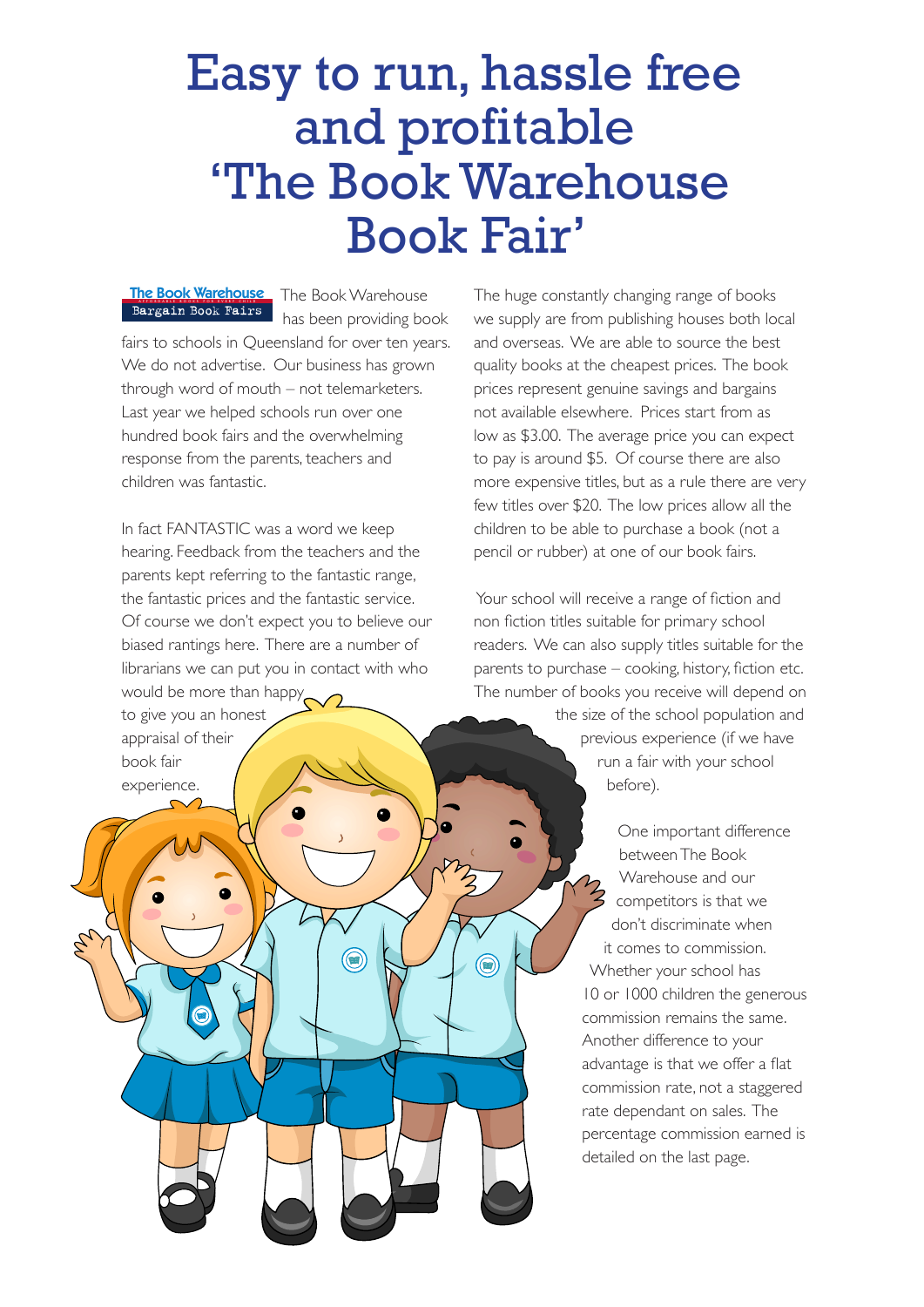#### ORDERING AND RUNNING A BOOK FAIR

Fairs can be booked by phone, fax, email and on-line. We will take all your details including school numbers, dates, range of titles previous sales etc. If you would like to visit the warehouse to have a look around and discuss options further that can also be arranged then. An information pack - ' Step-By-Step Guide to Planning and Running your Book Fair' will also be emailed or mailed to you in advance of the fair and will include important forms such as wish lists, daily record sheets, end of fair reconciliation forms, and tips on how to run a successful event.

The books will be delivered either by us personally or by a courier in cartons ( not rolling book cases). The delivery date for the stock is entirely up to you, but usually schools organise to have them delivered during the week prior to the fair. Apart from delivering extra copies of fast selling titles during the fair and answering questions relating to availability of titles we do not get involved in the day to day running of the fair. Pick up is also arranged for a time that suits you. We only need a couple of weeks notice to run a fair – so book anytime! Just be aware that the busy times such as Book Week and Christmas book fairs are very popular. THE WAREHOUSE SPECIAL<br>OFFER THE WAREHOUSE SPECIAL<br>OFFERAL

1

2

3

Extra books can be phoned, faxed or emailed in on a daily basis. Being based in Brisbane means we can usually deliver daily within a range of 100kms. Outside of this may take 48 hours. The one disclaimer we must make is that we will do our best to supply and deliver all titles ordered.

Paperwork is kept to a minimum. There is no checklist for stock delivered, no requirement to record each title sold or check books off before repacking at the end of the fair. If requested we can supply you with a mobile eftpos machine. This is an easy to use machine that makes sales a breeze. At the end of the fair all we ask is that you fill in the cash record & book fair summary sheet and attach all copies of eftpos receipts. The summary sheet is important as it is then used to calculate your commission.

Extra Incentive - for new schools. Contact us for details, you wont be disappointed.

OFFERS

OFFERS

Existing schools - book your fair and receive a \$50 voucher to spend at the fair or at The Book Warehouse.

Book 2 fairs in a calendar year and receive a \$150 voucher to spend at the fair or at The Book Warehouse.